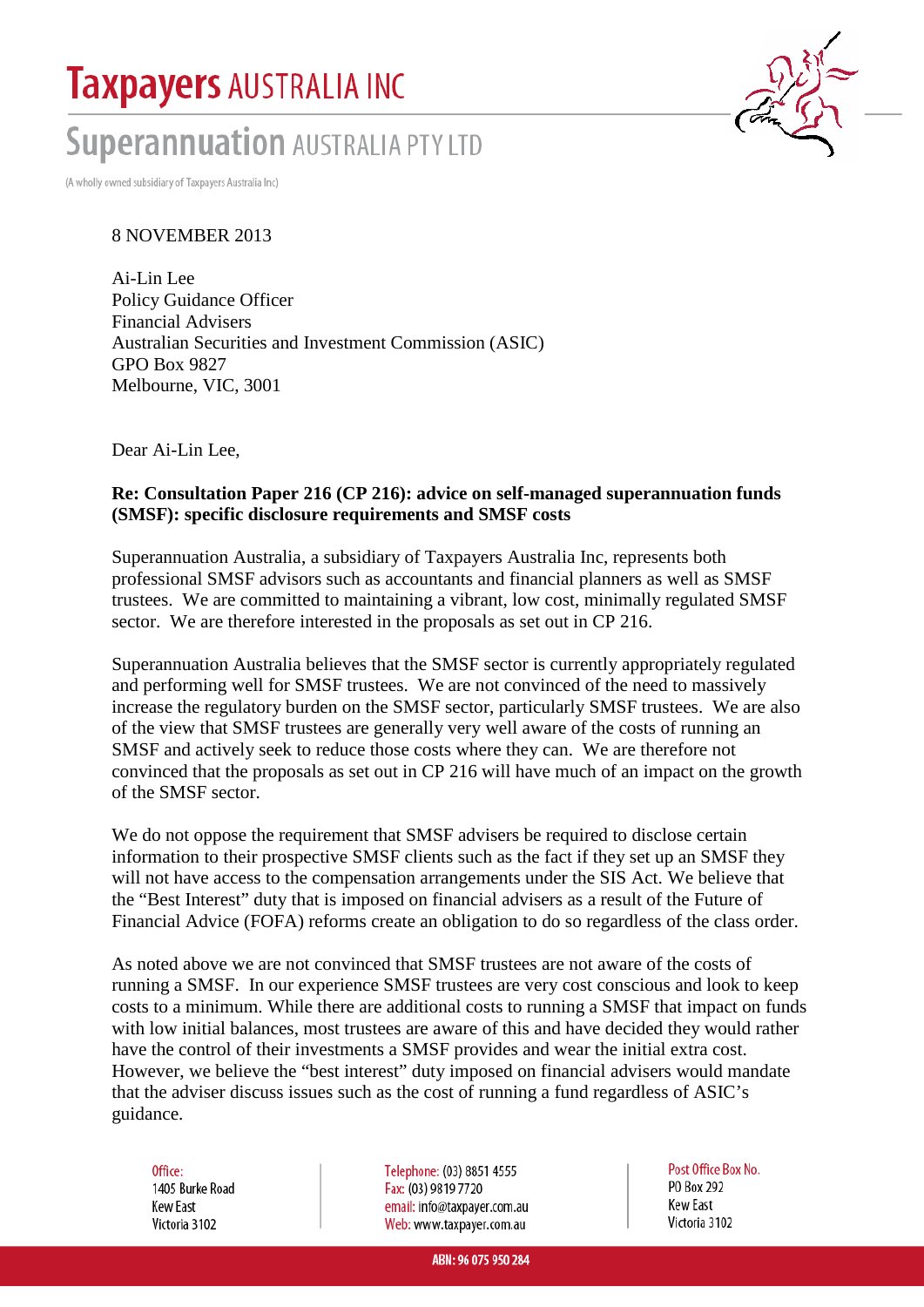# **Taxpayers AUSTRALIA INC**

# **Superannuation AUSTRALIA PTY LTD**

(A wholly owned subsidiary of Taxpayers Australia Inc)

Please see the material attached for our substantive submission on the issues raised in CP 216.

If you or anyone from your office would like to contact us in relation to the issues we have raised in our response to CP 216 please contact me at either or or at the address details set out below.

Warm regards

Reece Agland | Superannuation Products & Services Manager Taxpayers Australia Inc

P 03 8851 4508 | F 03 8851 4588 | E ragland@taxpayer.com.au 1405 Burke Road | Kew East | Vic 3102 | Australia

Office: 1405 Burke Road **Kew East** Victoria 3102

Telephone: (03) 8851 4555 Fax: (03) 9819 7720 email: info@taxpayer.com.au Web: www.taxpayer.com.au

Post Office Box No. **PO Box 292 Kew East** Victoria 3102

ABN: 96 075 950 284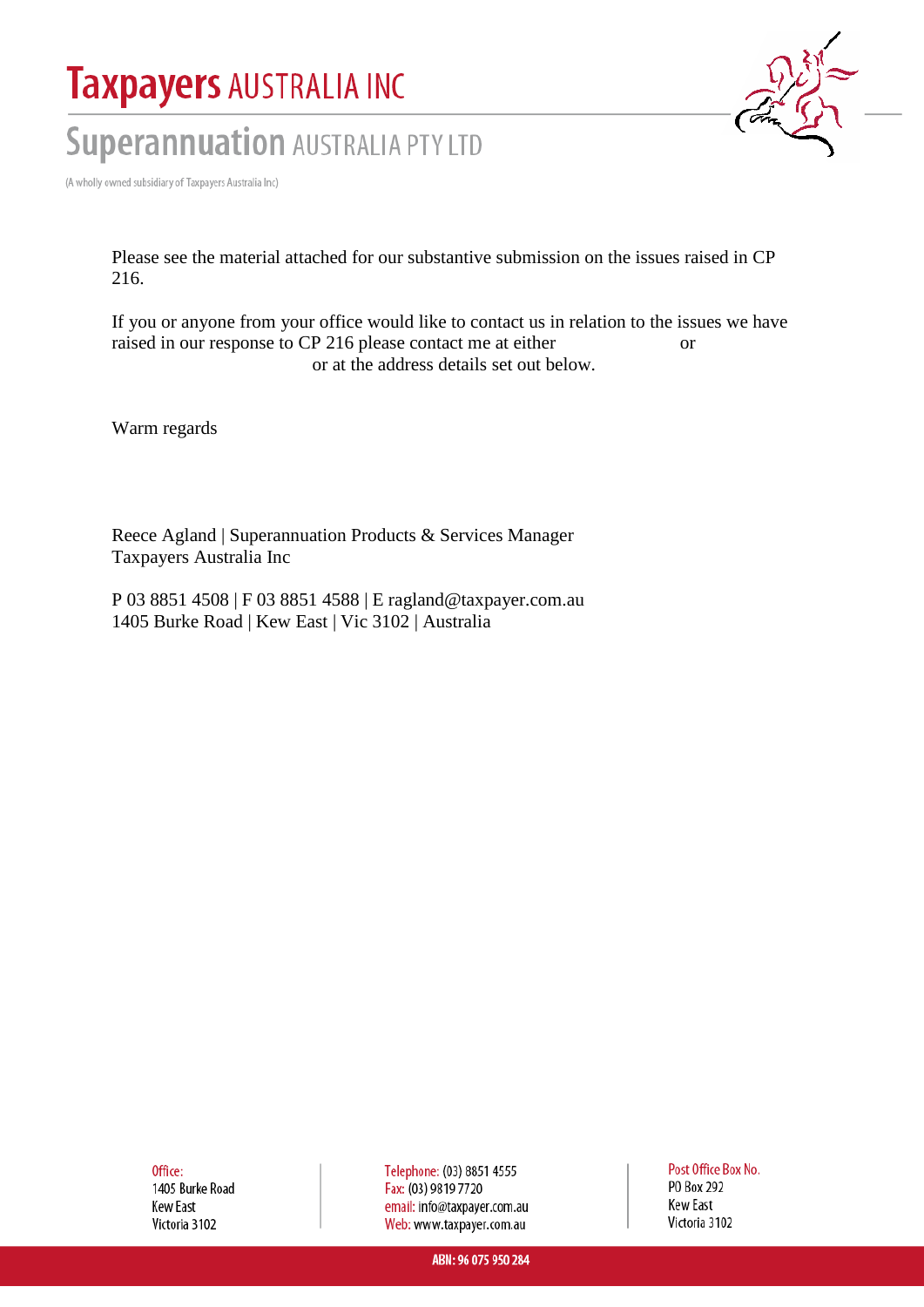ASIC Consultation Paper CP216: Advice on SMSF: specific disclosure requirements and SMSF costs

#### **Disclosure Requirement**

#### **B1Q1: Do you agree with our proposed disclosure requirement in Table 1? If not, why not?**

Taxpayers Australia (TAI) takes the view that the new "Best Interest" requirements under the Future of Financial Advice already create an obligation on the adviser to disclose all pertinent information to the client. When switching a client from an APRA superannuation fund to an SMSF, one of those issues to consider is the loss of the protection under Pt23 of the SIS Act that provides a compensation regime for APRA related funds but does not cover SMSF. We believe that the "Best interest" of the client is to know that they will no longer have access to the compensation scheme.

TAI supports the proposal to have a disclosure requirement. While we believe it would already be required to be disclosed due to the "best interest duty", providing a disclosure requirement will act to reinforce the best interest duty and bring it to the forefront of attention of all advisers.

TAI is also of the view that the new *APES 230 Providing Financial Advice* and the IPA's *Pronouncement 11 Providing Financial Advice*, both impose an obligation on accountants who are not currently licensed to consider the best interest of their clients. We believe to meet the requirements set out in these professional ethical standards that accountants would be obliged to explain to their client if they move to an SMSF from an APRA fund that they will lose access to the compensation arrangements set out in Pt23 of the SIS Act.

## **B1Q2: Do you think that the proposed warning will benefit clients who are considering setting up or switching to an SMSF?**

A: TAI believes that the warning is a necessary part of any advice to set up or switch to an SMSF. Therefore, we believe it will benefit the client. However, it is one thing to bring it to the client's attention it is another to ensure that the client understands what it means and retains this knowledge.

The real issue is one of trustee education. Trustees must understand what it means not to be covered by the protection of the compensation scheme and the fact it requires them to be more diligent in checking the *bone fides* of any investment advice they receive. We believe that it would be more effective to focus on education of trustees than merely focus on the adviser end of the equation.

We don't think it will though have any impact on the decision to set up an SMSF. Most clients have already made the decision to set up an SMSF long before they have gone to their advisor. Most will have done some research and know someone who has an SMSF. Few, if any, of those who set up an SMSF have done so solely at the recommendation of their advisor without having prior consideration of doing so.

#### **B1Q3: Do you think the proposed warning should be given in a prescribed format?**

TAI does not believe the warning should be in a specific format. Advisers should be free to develop a variety of methods to inform the client. The more something becomes a standard form sentence in an SOA the less relevant it becomes and the more likely it will be ignored by the clients. Advisers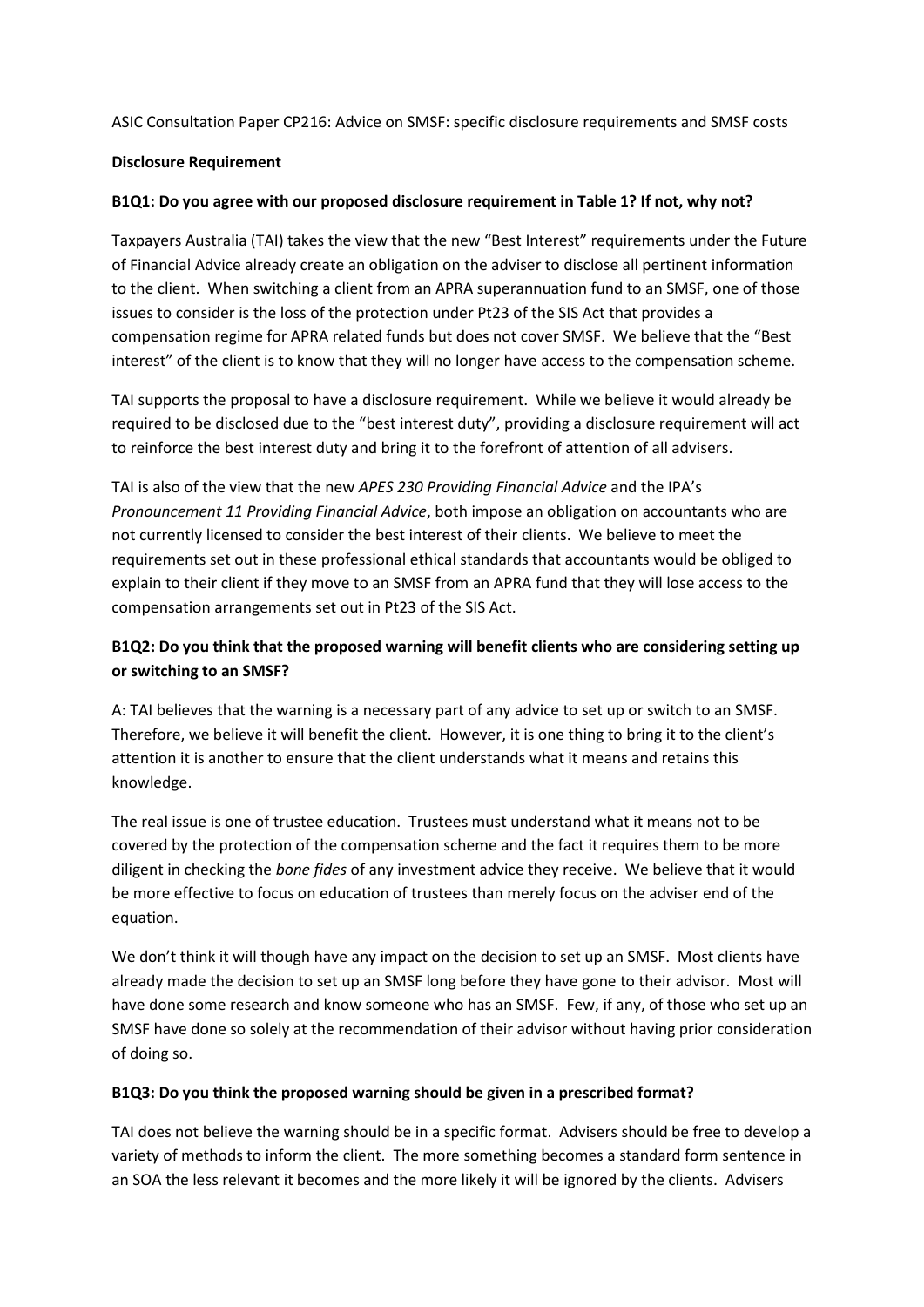should be able to recommend their trustee clients to undertake specific study or provide them with additional documentation that better spells out the trustee's obligations and requirements and issues such as the fact that by setting up an SMSF they lose access to the compensation arrangements.

We believe that advisers should be free to determine how this information is conveyed to their clients.

The problem with SOA's is that they are generally written in legal jargon to protect the adviser. This is not a good way to communicate this kind of issue to a client. While having it in the SOA is one way to achieve compliance for the adviser it may not be the most effective means of educating the client. Clients often flick through or ignore the SOA altogether.

One possibility is to get the client to sign a declaration that they are aware of their obligations and other things of importance, including the fact SMSF cannot access the compensation scheme. Such a declaration may bring the issue more front and centre to the mind of the client than having it in a SOA.

# **B1Q4: Do you think that clients should be asked to sign a document acknowledging that they understand that SMSF's are not entitled to receive compensations under the SIS Act?**

As noted above TAI supports the idea that the client signs a declaration that they are aware of certain things. If done in the right way a declaration is an effective means of ensuring that a client considers something. It would also provide documentary evidence that the adviser has done the right thing and informed the client.

Having said that, new trustees must already provide a similar declaration to the ATO. It makes little sense to require them to sign another document similar in nature for ASIC. It would be best to modify the declaration to the ATO to include a statement they understand by setting up an SMSF they forgo the compensation under the SIS Act.

# **B1Q5: Are our proposed disclosure requirements likely to result in additional compliance costs for AFS licensees and their authorised representatives?**

While TAI has not calculated such costs, we would be of the view that there would be some additional costs to the adviser. They would need to update checklists on what issues to raise with clients. They would have to revise SOA's and other documents to bring in line with the new requirements and they may need to develop a declaration to be signed off by the client.

While there is likely to be some costs we would not imagine they would be insurmountable or excessive.

#### **B1Q6: Are there any practical problems with the implementation of this proposal?**

We are not aware of any practical problems in implementing the proposal.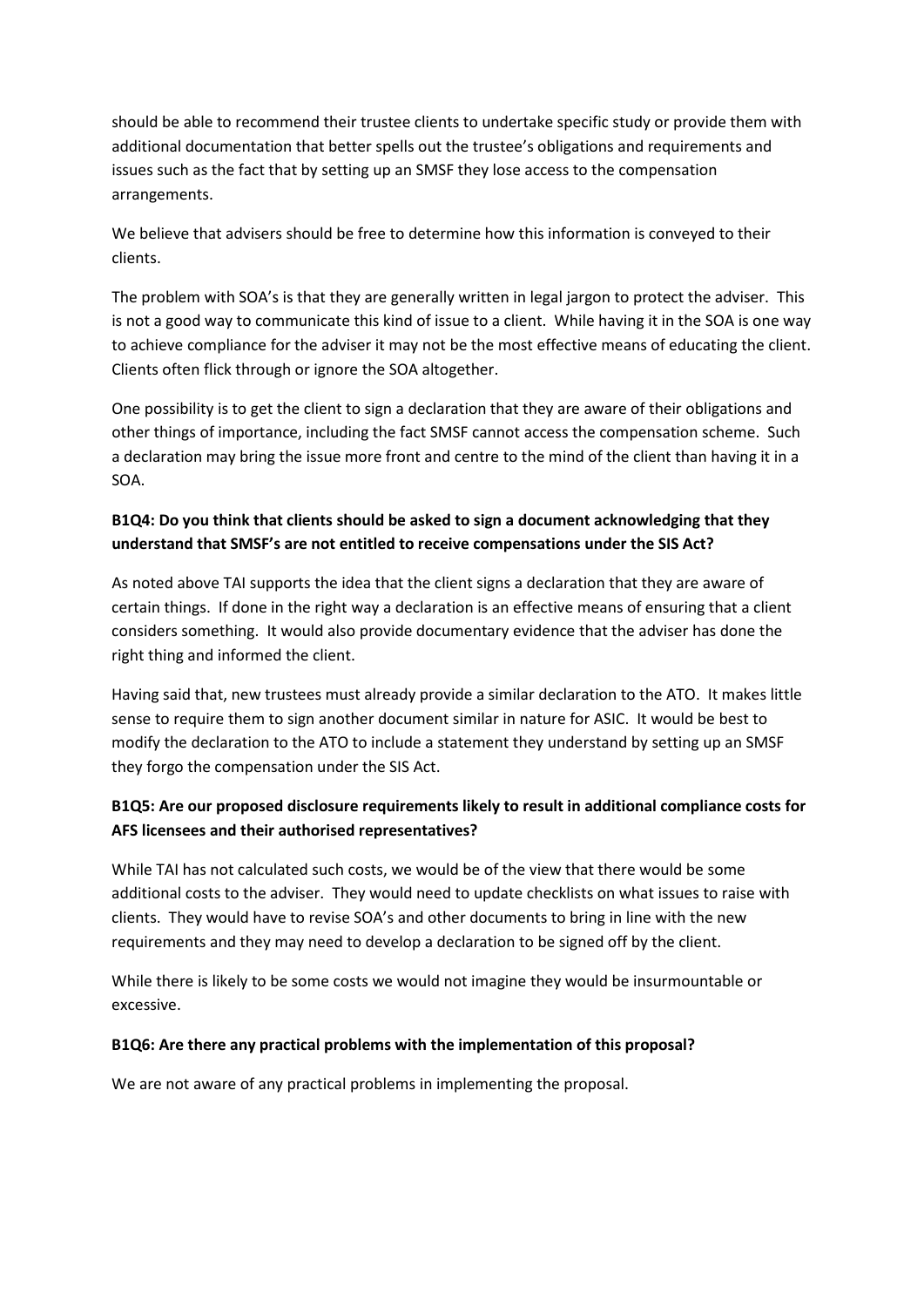#### **Responsibilities and risks associated with running an SMSF**

#### **B2Q1: Do you agree with our proposed disclosure requirement in Table 2? If not, why not?**

As with the requirement to disclose that SMSF are not able to claim compensation like APRA funds, the disclosure requirements outlined in Table 2 should be required to be disclosed to clients as a result of the "best interest duty". Before a client establishes an SMSF they must understand the responsibilities and obligations of being an SMSF trustee. SISR 4.09 now requires that trustees consider insurance as part of their investment strategy. SIS already requires trustees have an investment strategy.

While it is worthwhile requiring advisers to disclose these issues with their clients, it is fundamentally the responsibility of the trustee to understand these and implement them appropriately. Some trustees may seek external advisers to do these things for them but many SMSF trustees take on these obligations themselves. It is therefore the trustee that needs to be the focus not just the adviser.

Clients also need to be told the cost of operating an SMSF, though this cost will vary greatly. The cost will depend on what activities the trustee outsources and what activities they take responsibility for themselves. At the moment the only requirement that must be outsourced is the audit. If the trustee does the other functions themselves then the cost of administering an SMSF will be relatively low even with small balances. ASIC must appreciate that with many SMSF set up with low initial balances, that the trustee will save costs by running the fund themselves with minimal external advice. This is the "self-managed" part of the SMSF name.

TAI questions the necessity to inform the client that the law will change from time to time. It is obvious that the law may change at any time and this may influence the client's position. Requiring an advisor to make such a statement could be considered redundant.

## **B2Q2: Do you think that the proposed disclosure requirements will benefit clients who are considering setting up or switching to an SMSF?**

All the matters set out in Table 2 are existing obligations on trustees of an SMSF. They cannot perform their functions without being aware of these issues. The reality though is that to improve client knowledge of these requirements is not as much the responsibility of the adviser but the trustee's. It would be more effective to look at the issue of trustee education to ensure that they are aware of their obligations and take them seriously.

ASIC might be better off trying to promote trustee education tools and mandating trustee education than concentrating on the advisers. In the end it will only be a one off requirement of the adviser to inform the client of these issues, they are ongoing obligations for trustees.

#### **B2Q3: Do you think the proposed disclosure requirements should be given in a prescribed format?**

No, TAI does not support disclosure to be in a particular form. This information is likely to be difficult to properly incorporate in a SOA without it becoming another legal jargon laden series of statements in an SOA designed to merely meet the disclosure obligation rather than educate the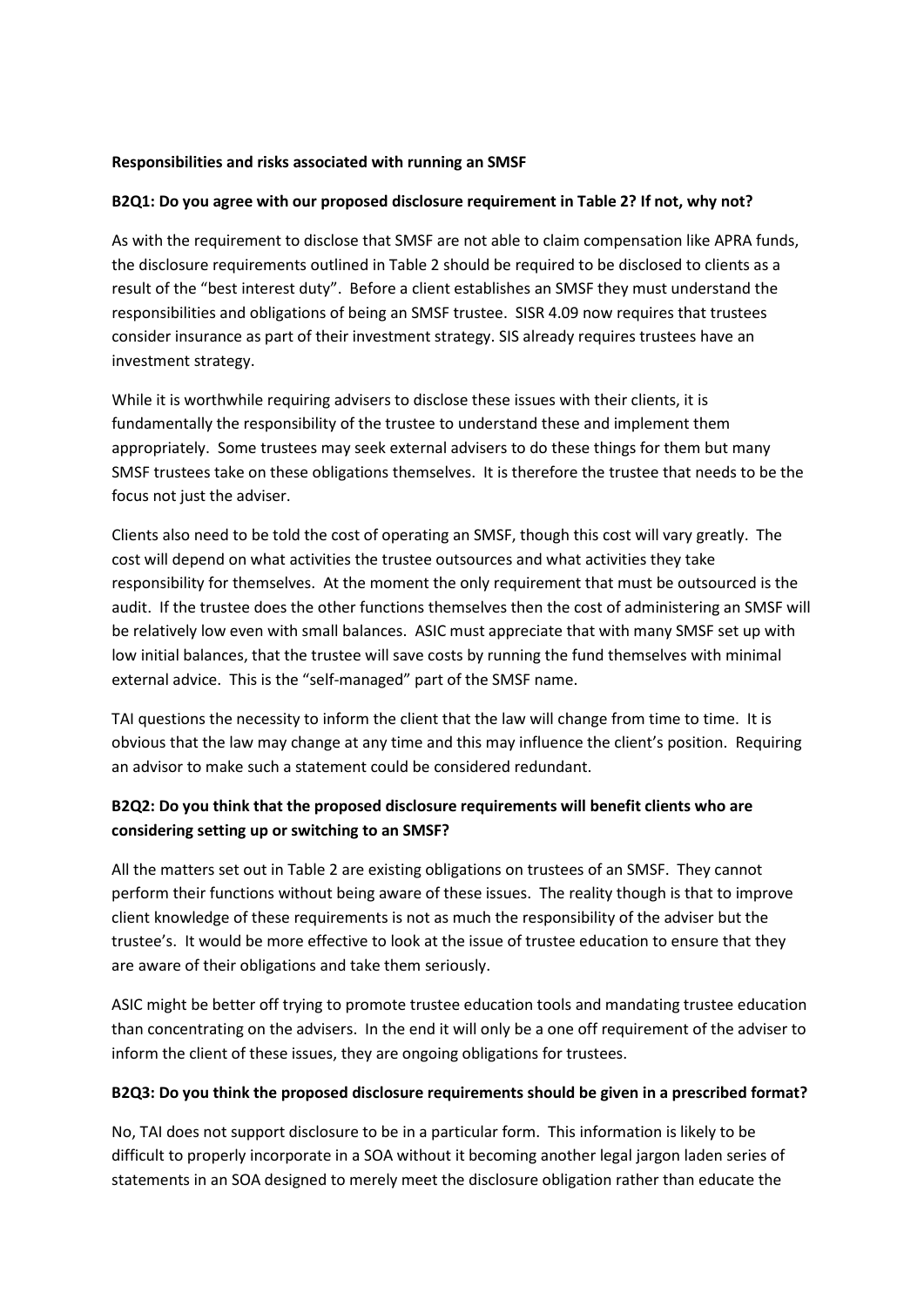client. It would be better if the adviser could refer the client to existing material the client can take away and read to understand better their obligations. There are many ways this information could be displayed and it makes no sense to restrict it to a bland set of paragraphs that are in every SOA and become meaningless. One option is to have a video format presentation of the client's trustee obligations. Some people retain information more easily if it is in a visual format, yet a video format would not be able to be set out in an SOA. It therefore makes sense to leave it to the adviser to determine the best means of educating the client of their trustee obligations.

## **B2Q4: Do you think that clients should be asked to sign a document acknowledging the responsibilities and risks associated with running an SMSF?**

Trustees are already required to sign off a declaration that they understand their obligations and responsibilities as a trustee. It would not be beneficial for them to be required to sign an almost identical acknowledgement for ASIC purposes. ASIC should be able to rely on the declaration provided to the ATO. If necessary changes could be made to the ATO declaration, rather than require trustees sign off another declaration.

# **B2Q5: Are our proposed disclosure requirements likely to result in additional compliance costs for AFS licensees and their authorised representatives?**

Given the complexity of the issues involved with these additional disclosure requirements there is likely to be considerable extra costs to AFS licensees and their authorised representative. Advisers will need to be trained in understanding these disclosures and explaining them to their client. While accountants have had years of experience doing this, it may be new requirements for advisers. Documents will need to be developed to inform clients of these requirements. However, if advisers are able to rely on third party providers of this information they could do so using existing materials developed by groups such as Taxpayers Australia. This would drastically reduce the cost to the licensee and authorised representatives.

However, we believe that the "best interest duty" would already impose an obligation to discuss these issues, and therefore requiring it to specifically set out in a class order should not impose too much additional cost than "best interest duty" would already require.

#### **B2Q6: Are there any practical problems with the implementation of this proposal?**

We are not aware of any practical problems in implementing the proposal.

## **B2Q7: Do you think we should provide further guidance on the disclosure obligations?**

No.

#### **B3Q1: Do you agree with the proposed timeframe for the implementation of proposals B1 and B2?**

Six months should be sufficient for firms to update their manuals and systems to take into account the proposed requirements. The requirements should only apply to new clients and not existing SMSF clients.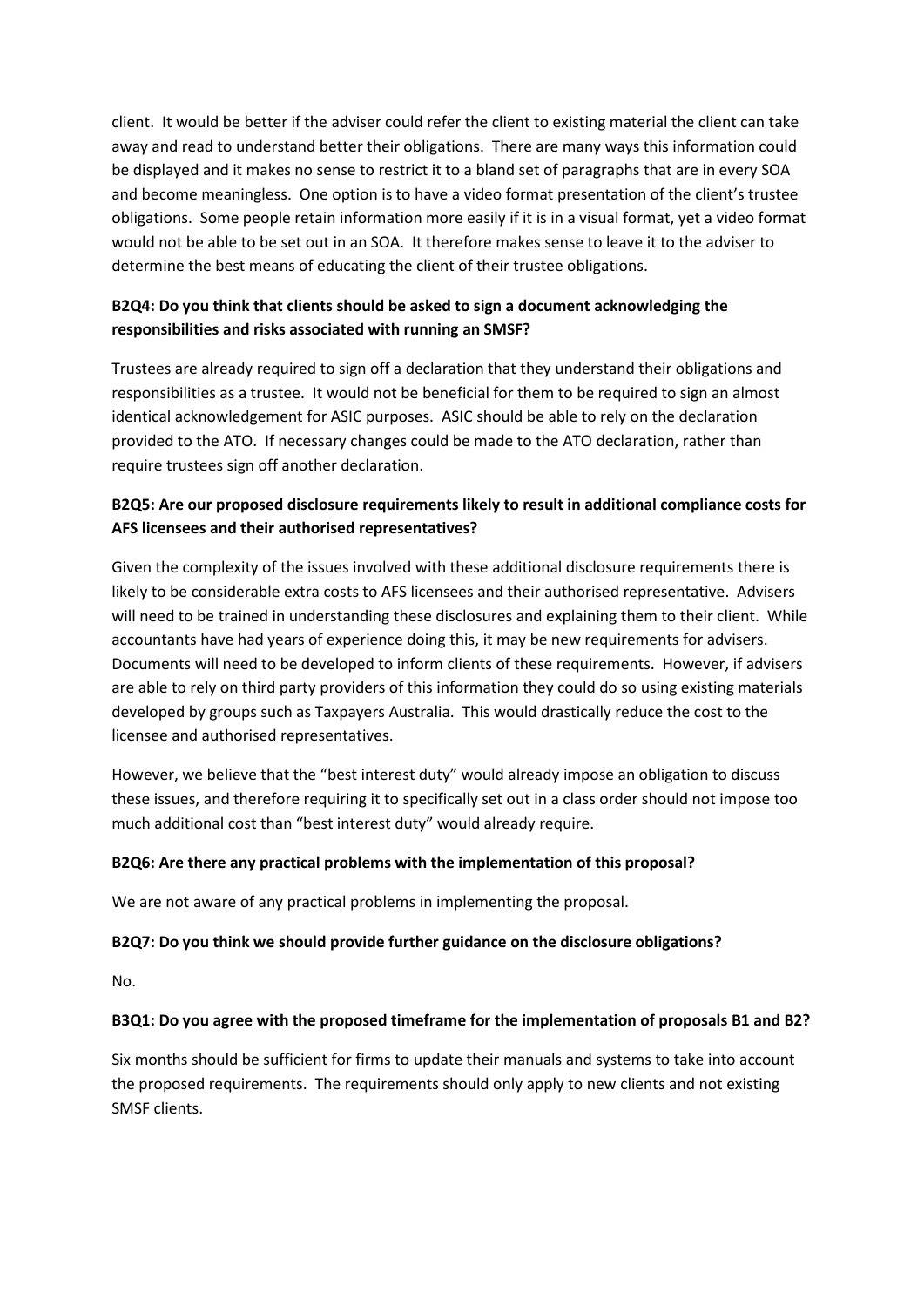#### **Rice Warner findings on costs of administering an SMSF**

#### **C1Q1: Do you agree with Rice Warner's findings?**

The costs of running an SMSF will vary enormously and are nearly impossible to compare with an APRA superannuation fund. At the simple end of the SMSF range you have an SMSF in pension phase drawing down an allocated pension which will have very little ongoing costs of administration all the way up to a complex SMSF with borrowings, a variety of investments including collectibles where the management of the fund is outsourced to a commercial corporate trustee. He costs of each are not comparable to the other.

It is clear that the smaller the balance the higher the cost ratio of running the fund is. But it is also true that many small funds will have simple investment strategies where the investments and day to day running of the fund is by the trustee. If they do all the work themselves then the only external cost (other than time) will be the audit, the annual ATO advisory fee and maybe some administration software. With simple audit starting around \$350 p.a. it can be quite cost effective for a person to manage their own fund.

The Rice Warner numbers are based on the proposition that the fund has a corporate trustee and has their tax affairs done externally. While it is recommended that an SMSF use a tax agent to prepare their accounts, there is nothing stopping a fund from doing the return themselves. In a very simple fund this could reduce the costs as proposed by Rice Warner from \$1,163 to \$500.

So a fund with say \$100,000 in investments, they are invested in a few blue chip stocks and some money in a term deposit. The Trustee does the investments and takes on all the administration and even does the funds tax return. The only costs are an audit at \$350, software at \$150 and \$100 in ancillary costs. On top of this is cost of ATO advisory fee of say \$200. Thus the cost of administering the fund is \$800 for the year, or 0.8% of the fund's assets.

Compare this to a fund of \$300,000 that uses an external administrator who also handles the tax return and independent auditor for \$3500 per year. Also due to the complexity of their investment and need to change the trust deed they had ancillary cost of \$500. Plus annual ATO supervision levy of \$200. That would make the cost of running the fund \$4200 or 1.4%.

In the examples above it is clearly cost effective to run an SMSF with low balances

It is where the investments get more complicated or where more work is outsourced that the costs begin to rise. However, this is usually more prevalent in SMSF with higher balances.

Therefore it is not possible to say that a fund with small uncomplicated investments is relatively more expensive to run than a higher balance fund with complex structures and investments.

In the end it all comes down to how much the trustees can and are willing to take on themselves. They are called "self-managed" for a reason, many choose to manage their fund themselves and therefore avoid the high costs of administration and investment advice.

**C1Q2: Do you agree that we should provide guidance on the costs associated with setting up, managing and winding up an SMSF?**